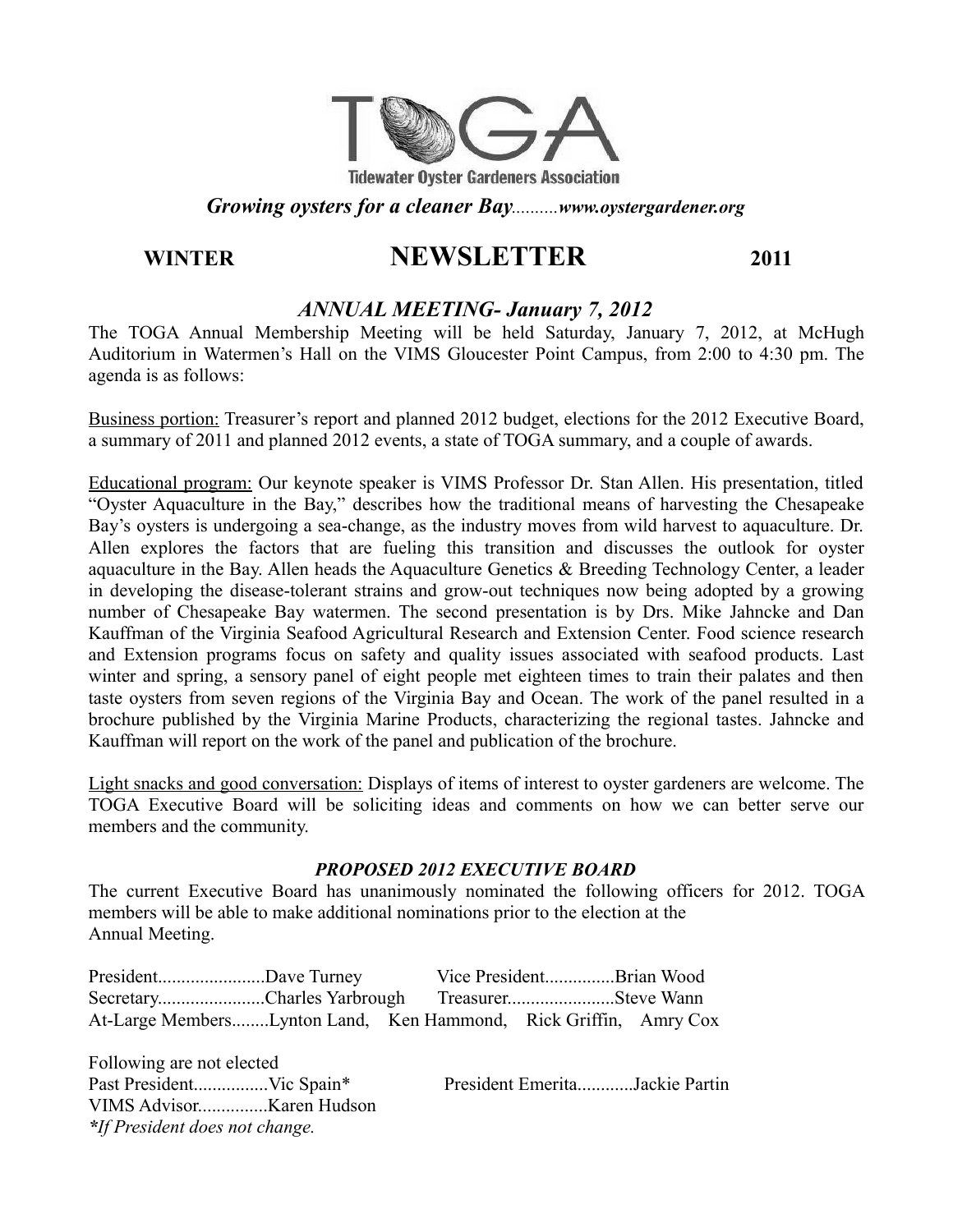#### *RETIRING BOARD MEMBER*

Thank you, Kathy Hoffman, for your outstanding work as an Executive Board member for 2010 and 2011. Kathy has been our Secretary for the last two years, travelling from Callao to Gloucester Point. Kathy is a graduate of the 1999 Master Oyster Gardener class. Fortunately, she will continue to help with outreach events closer to home.

### *HUSBANDRY OF NATURAL BROOD STOCK OYSTERS TO HELP THE POPULATION IN LOCAL WATERS (ABSTRACT)*

Producing enough shell by Natural population of oysters is essential for their continued existence in Bay waters. It is important the Natural oyster population be sustained for the ecological services this keystone animal provides for other beneficial marine life.

However, whether or not Naturals can continue to produce enough shell to support a self-sustained oyster population in bay waters remains problematic. Husbandry of a competent group of Natural brood stock oysters kept clustered in protective enclosures to increase spawning success can help the population in local waters.

Several ways to get started are described in the full article at the TOGA web site, **www.oystergardener.org**. (Julian Cox, MOG'99)

#### *EVERYTHING OLD IS NEW AGAIN*

I'd like to thank TOGA for allowing me to write this follow up to the article " Growout 2mm Oyster Seed" in this Fall's newsletter. I have been involved with oyster aquaculture as both a grower and distributor for almost 30 yrs [1984-?] During that time I have made it a point to never discourage anyone from experimenting with new or different ways to grow oysters. Experience has taught me that so much can be learned from observing then tweeking a failed experiment. On the other hand there may be times when re-inventing the wheel may not be the best approach.

For as long as I have been involved in aquaculture there has been a 1.5mm Mini Spats Bag . It was used for growing out cheaper 2.mm oyster spat and clam seed. I think growing out cheaper 2mm seed is a great idea and has been for at least 30 yrs or more. The fact that this 1.5mm Mini Spat Bag has been around for so long attests to the feasability of this cost saving approach.

The 1.5mm MSB's dimensions are 9.5 "x 36" which will allow it to hold at least 5,000 2mm spat and easily fit inside a standard growout bag. The MSB is made out of a semi rigid plastic . It is stiffer than window screen and when placed in a growout bag provides a safe environment for the spat.

I visited the web site mentioned in the Fall article and am familiar with the "commercial HDPE spat bags " referred to by the author. In fact, we used to sell them They were meant to be used as mussel seed collectors when used with a mesh insert. The bags are susceptible to crab predation, however, and so we stopped selling them.

In my experience, the mesh of the Mini Spat Bag is no more restrictive than window screen, and has other advantages: it is not susceptible to predation by crabs, and each bag costs \$3.50 and may be reused. Better still, it requires no construction, only closing off the end of the bag. (Peter Perina, Eastfields Farms)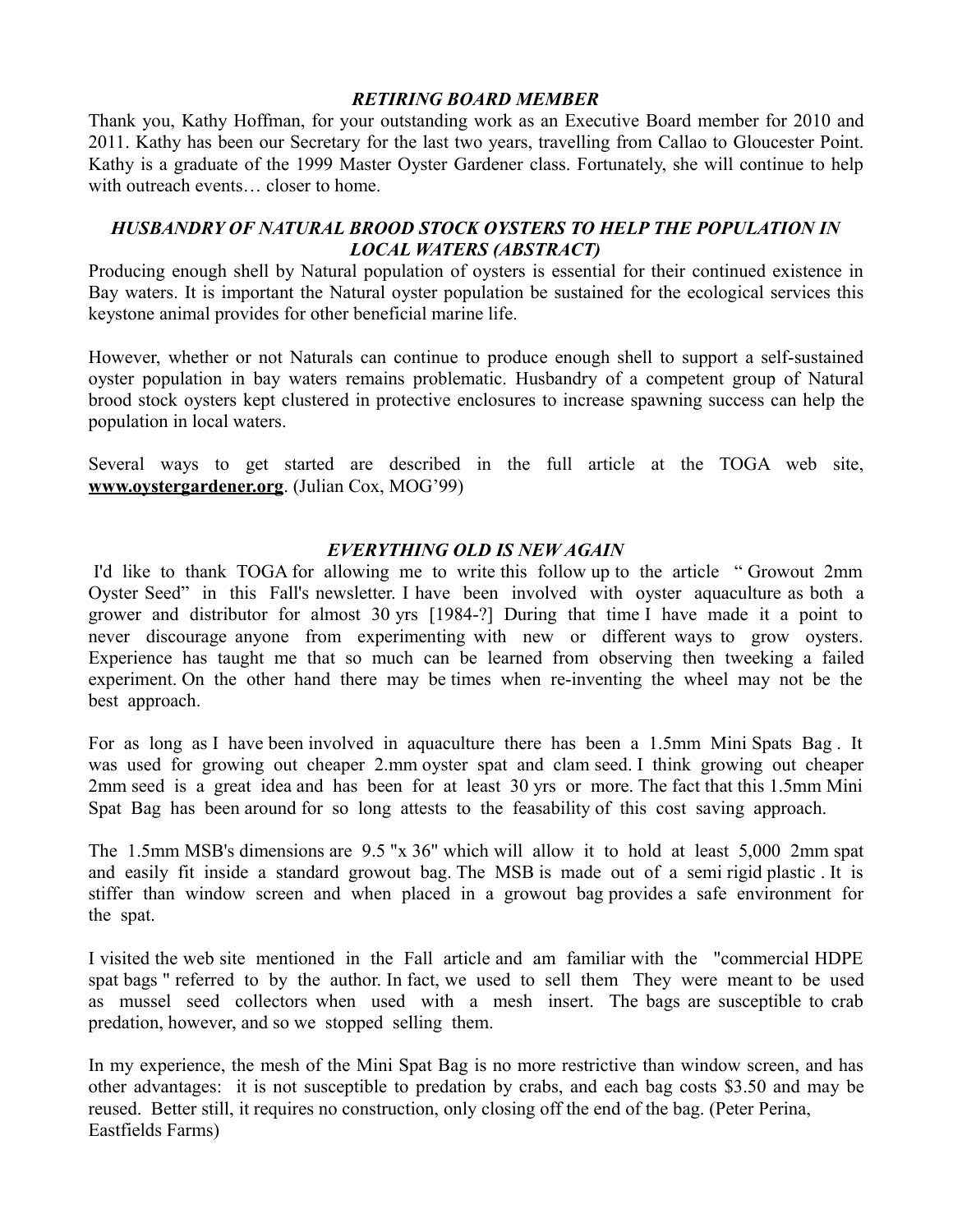# *THE TOGA FELLOWSHIP ENDOWMENT – AN APPEAL FOR DONATIONS*

This summer, as many of you know, TOGA increased its commitment regarding research related to the ecological restoration of the Chesapeake Bay, which ultimately impacts oyster aquaculture. We did this by establishing a Fellowship Endowment at the Virginia Institute of Marine Science (VIMS). We are pleased to continue our partnership with VIMS, the nation's largest marine science center focused on coastal and estuarine science.

We provided an initial gift of \$27,000 towards the minimum \$50,000 required to start a named endowment and have received donations of approximately \$7,000 to date. Our current goal is to raise the balance of \$16,000 by the end of this year. We need your help to reach this goal. All donations are tax deductible and will be acknowledged, in writing, by the VIMS Foundation and by TOGA in our newsletter starting in Spring 2012. For donations of \$500 or more, you will be acknowledged on our website.

If you are over 70 ½, you may wish to consider an IRA Charitable Rollover, as it has been extended for the tax year 2011. This means people who are required to take minimum required distributions (MRD) have a method of giving funds from their IRAs without incurring a taxable transfer. For more information on how to maximize tax deductions, talk to your tax advisor or to the VIMS Giving Department.

Donations can be either on-line (www.oystergardener.org) or by mail. Questions may also be addressed to Ken Hammond, 804-453-5060, [kenhammond@access4less.net,](mailto:kenhammond@access4less.net) TOGA Fundraising Chairman.

On behalf of the Executive Board of TOGA and the VIMS Foundation, thank you for your consideration of our request.

### *SECOND ANNUAL TOGA VIRGINIA HALF-SHELL TASTING*

The second annual TOGA Virginia Half-Shell Tasting Saturday, November 12*,* was at least twice as



successful as the inaugural event last year. It was the perfect fall afternoon as over 200 oyster enthusiasts tasted oyster*s*, talked about oysters, watched oyster-shucking demonstrations by the world famous local oyster shucker Deborah Pratt and listened to Dr. Dan Kauffman explain how to taste an **oyster.** 

Over 161 tickets had been sold as of November  $9<sup>th</sup>$ . Many ticket buyers were people who enjoyed last year's event and chose to return again this year – that's a real mark of success when you have repeat customers. As of the newsletter deadline,

Jackie Partin, event co-Chair, is trying to determine the final ticket sales count. All signs point to a very, very successful event for TOGA and oysters. A first this year was the art glass raffle that was well received and helped to net TOGA additional funds for oyster education. Another first was the ringing of a bell for first-time oyster tasters. (Amry Cox, MOG)

*Please visit www.oystergardener.org for the latest on oyster gardening.*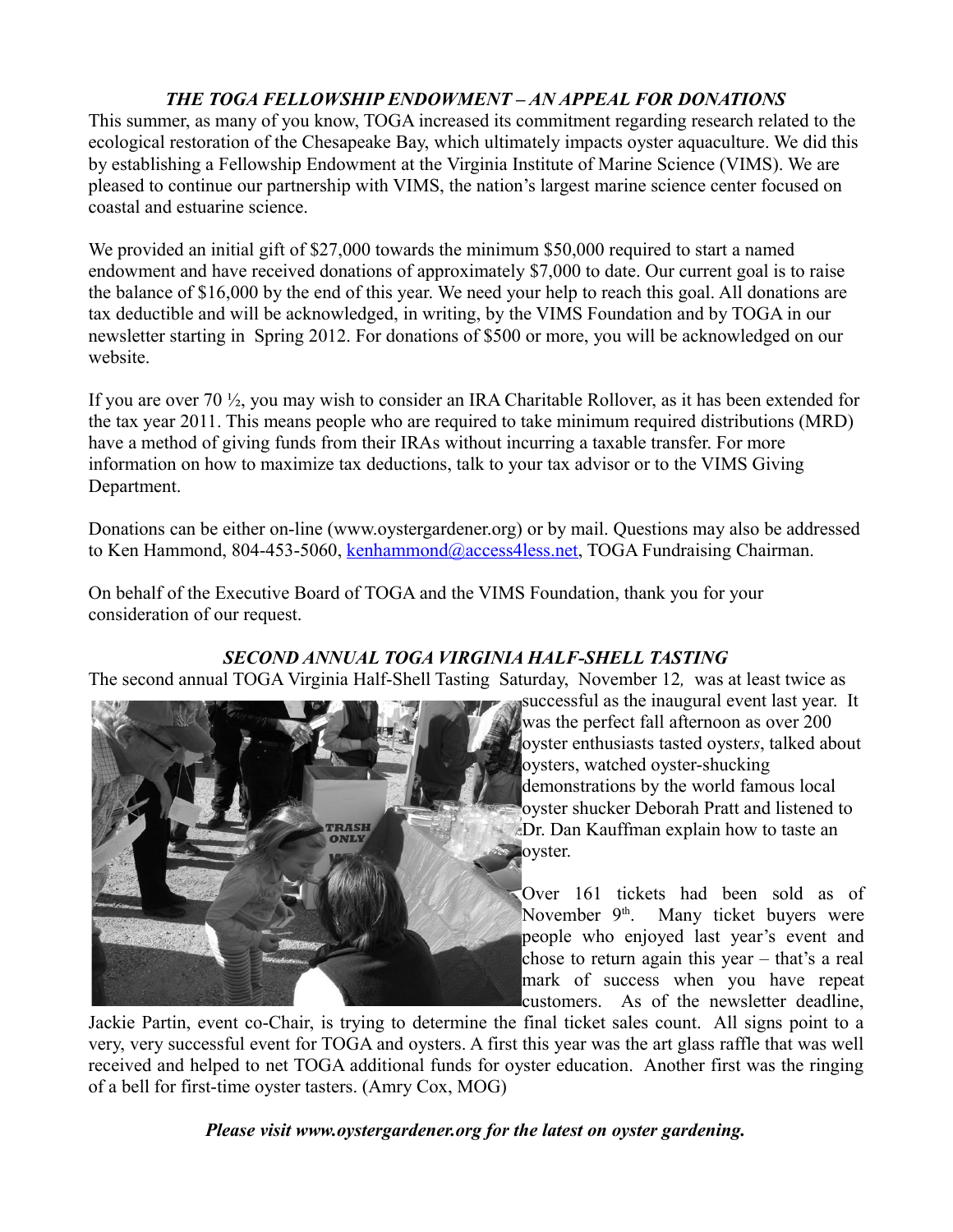# *ANNUAL FLOAT WORKSHOP- SOGGY BUT FUN*

We had lousy weather on September 17 for the Float workshop down at VIMS this year: cold and rainy. But that didn't stop about 55 people – 15 volunteers and 40 builders – from coming out and building floats. This year, as in the past, we offered the standard Taylor Float and the skinny "flip float" but for the first time we displayed the new "Downunder," similar to the popular PVC "Aussie" cage that can be suspended from a dock. Each device has specific characteristics and specific uses, depending on the location where the oysters will be growing. Vic Spain has improved our production process for the floats (and introduced the Downunder) , and Dennis Gryder has added a few details to make the Taylor floats stronger.

Our materials costs have been going up over the years, yet the price we charge for the Taylor Float kits has remained at \$75. It may be necessary to raise this price in order to make the Float Workshop worthwhile. That's a decision for the new Float Workshop Coordinators, Charles Yarbrough and Barb Shelton,who have agreed to take over from Steve Wann and run the workshop in the future. These two have worked as volunteers at the Workshops in the past and have come up with some good ideas to ensure that future Float Workshops continue to run well. (Steve Wann, MOG)

### *A big thanks to Steve for his dedication in leading the Annual Float Workshop for many years.*

#### *\$40 DEAL, A WIN-WIN-WIN FOR YOU, VIMS GRADUATE STUDENTS, AND THE BAY*

TOGA has leftover supplies from the Float Workshop. As long as supplies last, we would be happy to build you any of the floats/cages shown in the photo on the left for \$40. These include the small flip float (left lower), the large flip float (right lower), and the new Downunder (top). For those who build their own floats, we are also offering (for the same price) an engraved HMS Bender (right photo) to shape your wire mesh. All proceeds go to the TOGA/VIMS Student Fellowship Endowment described above. Please contact Vic Spain at 804 642-6764 or **vicspain@rocketmail.com**.



# *VOLUNTEER OPPORTUNITIES*

1. *Refreshment Committee*. Would like a group of members to plan and provide refreshments for TOGA-sponsored events. This would start with the upcoming Annual Meeting on Jan 7. Please call Nina Turney at 804-462-3131.

2. *Send out bills*. The main bill is for membership renewal. Each year a reminder notice needs to be sent to many of our 500 plus active members. Jackie Partin maintains the spreadsheet on who needs to pay and who has paid. Jackie will continue to collect the annual dues and keep the spreadsheet up-todate, but she would like help addressing and mailing the reminder notices.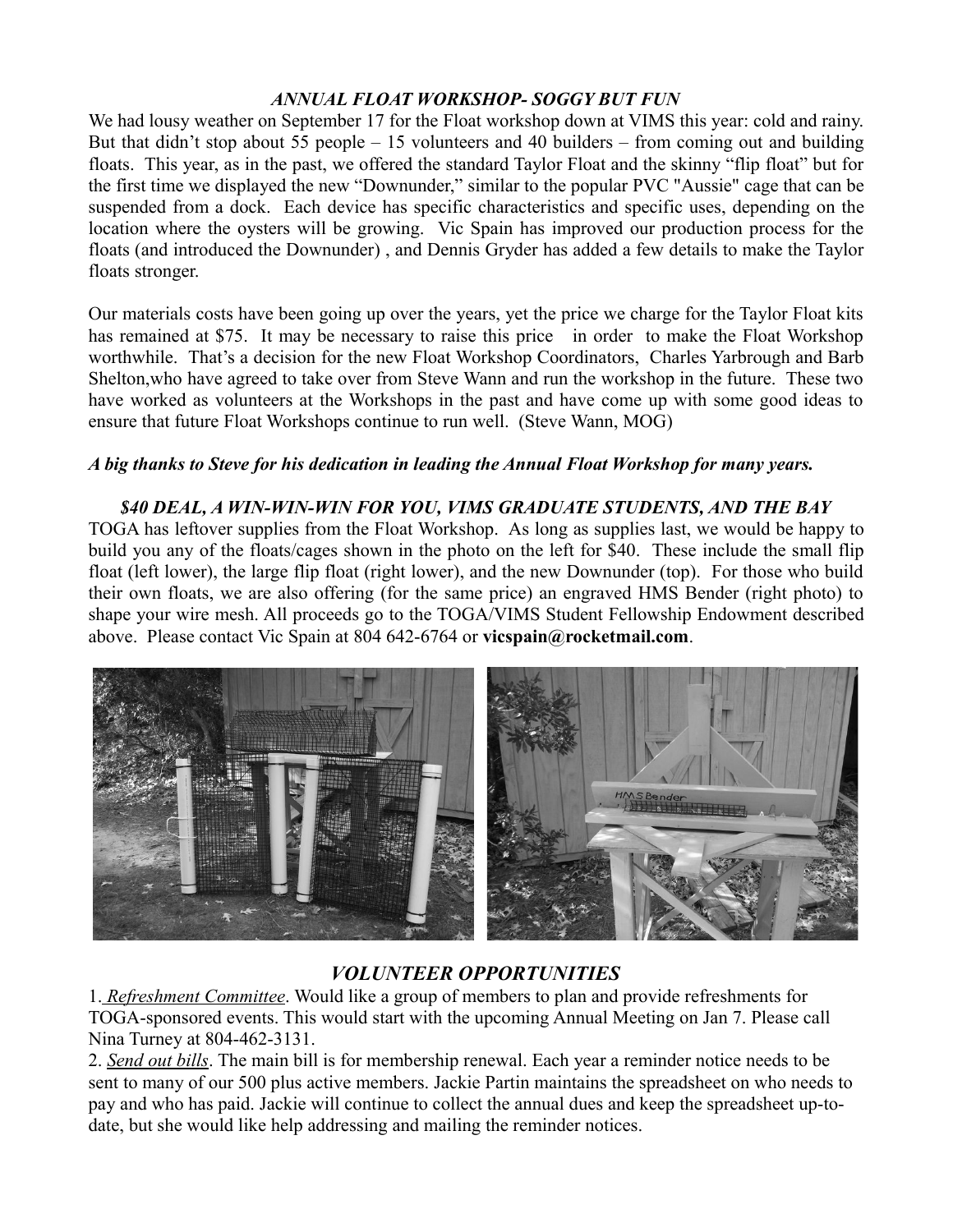3. *Event Coordinators and Event Support*. Some long-time TOGA Event Coordinators are retiring at the end of this year. We need new people and ideas to plan for upcoming events. See pre- and postevent checklists on our website for helping plan our participation. The list of annual events now includes the email and phone of the event coordinator. Please call the coordinator if you can help set up or staff the TOGA booth. Please call or email Mike Sanders, Outreach Coordinator, if you can help or have any questions  $@804-529-5928$ ; or sndrsmich@gmail.com.

4. A more comprehensive list of volunteer opportunities is periodically updated and put on our website.

|                | <b>TENTATIVE 2012 TOGA OUTREACH SCHEDULE</b> |            |                  |                    |  |  |  |
|----------------|----------------------------------------------|------------|------------------|--------------------|--|--|--|
| No.            | Event                                        | Date       | Location         | Coordinator        |  |  |  |
| 1              | Middle Peninsula Oyster Fair*                | Apr        | Christchurch Sch | Vic Spain          |  |  |  |
| $\overline{2}$ | Northern Neck Oyster Fair*                   | Apr        | Kilmarnock       | Lynton Land        |  |  |  |
| 3              | MOG Refresher*                               | Jun        | <b>VIMS</b>      | Karen Hudson       |  |  |  |
| $\overline{4}$ | Rivafest                                     | Jun        | Tappahannock     | Brian Wood         |  |  |  |
| 5              | Gywnns Island Festival                       | tbd        | Mathews          | tbd                |  |  |  |
| 6              | <b>Mathews Market Days</b>                   | Sep        | Mathews          | tbd                |  |  |  |
| $\overline{7}$ | <b>Hampton Bay Days</b>                      | Sep        | Hampton          | Julian Cox         |  |  |  |
| 8              | Oyster Gardening Workshop*                   | Sep        | Reedville        | Brian Wood         |  |  |  |
| 9              | TOGA Float Workshop*                         | Sep        | Gloucester       | Charles Yarbrough  |  |  |  |
| 10             | NN Land Conservancy (BBB)                    | Sep        | tbd              | Nick Ferriter      |  |  |  |
| 11             | <b>Stratford Hall Trade Fair</b>             | Sep        | Stratford        | Mike Todd          |  |  |  |
| 12             | West Point Crab Carnival                     | Oct        | West Point       | <b>Bob Buckner</b> |  |  |  |
| 13             | Urbanna Oyster Festival                      | <b>Nov</b> | Urbanna          | Mike Sanders       |  |  |  |
| 14             | Garden Club of Virginia                      | <b>Nov</b> | William & Mary   | Curt Bluefeld      |  |  |  |
| 15             | Chesapeake Bay Days                          | <b>Nov</b> | Mathews 6th gr   | Dave Turney        |  |  |  |
| 16             | Oyster Tasting (3rd annual)                  | Nov $10$   | Gloucester       | Amry Cox           |  |  |  |
| 17             | TOGA Annual Meeting*                         |            | Jan 2013 VIMS    | Dave Turney        |  |  |  |
|                | *Major TOGA-sponsored event                  |            |                  |                    |  |  |  |

This list will likely increase significantly before year's end.

**Please note**: We have a new Outreach Coordinator, Mike Sanders. Mike was a graduate of the 2011 Master Oyster Gardeners (MOG) course. This class has been exceptionally active and generous in giving back to TOGA and the community. Many thanks, Mike.

# *TOGA IS ON FACEBOOK*

If you are on Facebook, be sure to visit and "Like" our new Facebook page (https://www.facebook.com/pages/Tidewater-Oyster-Gardeners-Association-TOGA/273596025993395) . Please add pictures of your oyster garden or TOGA-related activities and/or provide information about oyster gardening.



Our newsletter was paid for by funds generated from the sale of Chesapeake Bay license plates.